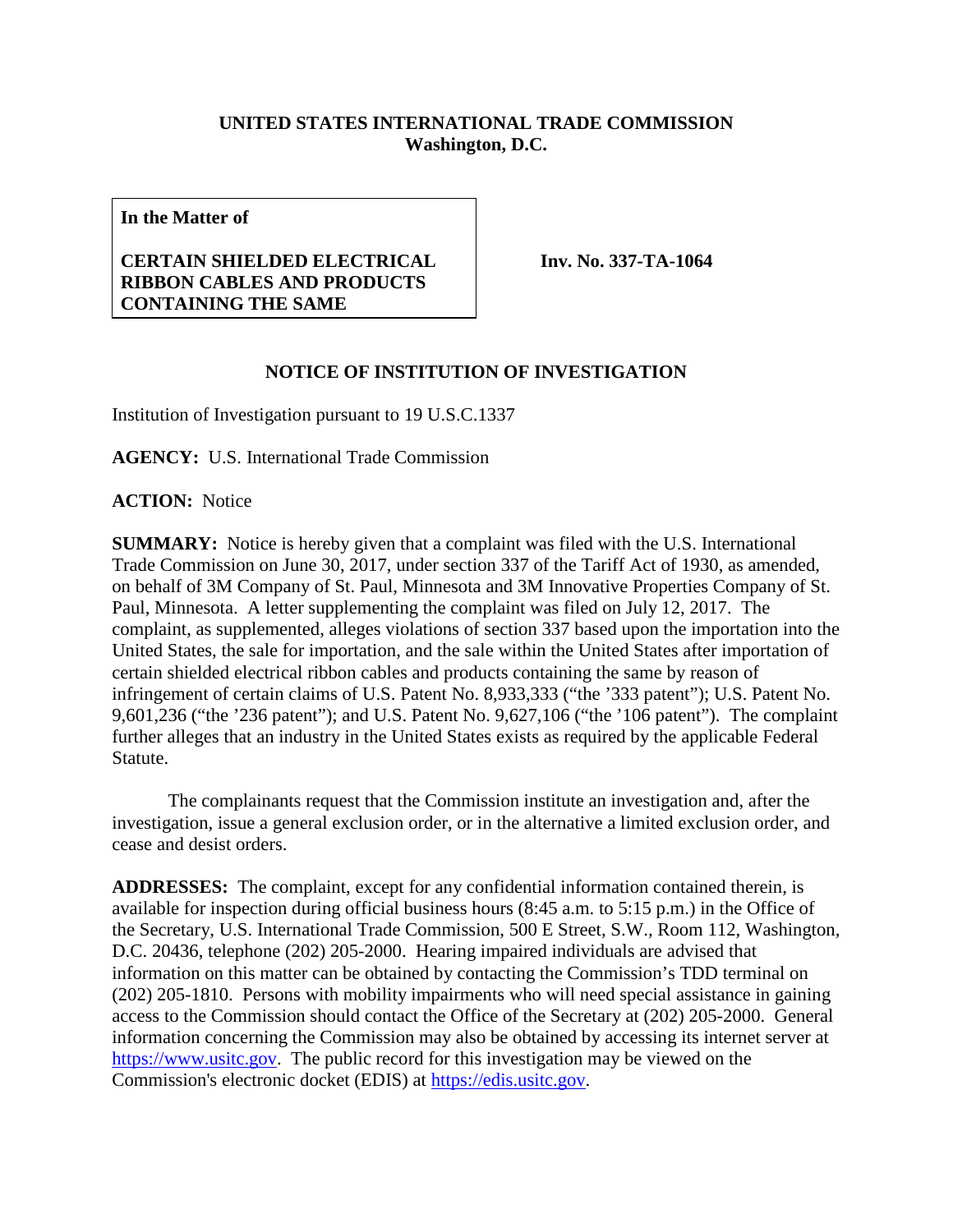**FOR FURTHER INFORMATION CONTACT:** Pathenia M. Proctor, The Office of Unfair Import Investigations, U.S. International Trade Commission, telephone (202) 205-2560.

## **SUPPLEMENTARY INFORMATION:**

**AUTHORITY:** The authority for institution of this investigation is contained in section 337 of the Tariff Act of 1930, as amended, 19 U.S.C. 1337 and in section 210.10 of the Commission's Rules of Practice and Procedure, 19 C.F.R. 210.10 (2017).

**SCOPE OF INVESTIGATION:** Having considered the complaint, the U.S. International Trade Commission, on July 31, 2017, **ORDERED THAT** –

(1) Pursuant to subsection (b) of section 337 of the Tariff Act of 1930, as amended, an investigation be instituted to determine whether there is a violation of subsection  $(a)(1)(B)$  of section 337 in the importation into the United States, the sale for importation, or the sale within the United States after importation of certain shielded electrical ribbon cables and products containing the same by reason of infringement of one or more of claim 5 of the '333 patent; claims 1-3 of the '236 patent; and claims 1-3, 6, and 7 of the '106 patent, and whether an industry in the United States exists as required by subsection (a)(2) of section 337;

(2) Pursuant to Commission Rule  $210.50(b)(1)$ , 19 C.F.R.  $210.50(b)(1)$ , the presiding administrative law judge shall take evidence or other information and hear arguments from the parties and other interested persons with respect to the public interest in this investigation, as appropriate, and provide the Commission with findings of fact and a recommended determination on this issue, which shall be limited to the statutory public interest factors set forth in 19 U.S.C. 1337(d)(1), (f)(1), (g)(1);

(3) For the purpose of the investigation so instituted, the following are hereby named as parties upon which this notice of investigation shall be served:

(a) The complainants are:

3M Company 3M Center St. Paul, MN 55133 3M Innovative Properties Company 3M Center

St. Paul, MN 55133

(b) The respondents are the following entities alleged to be in violation of section 337, and are the parties upon which the complaint is to be served:

> Amphenol Corporation 358 Hall Avenue Wallingford, CT 06492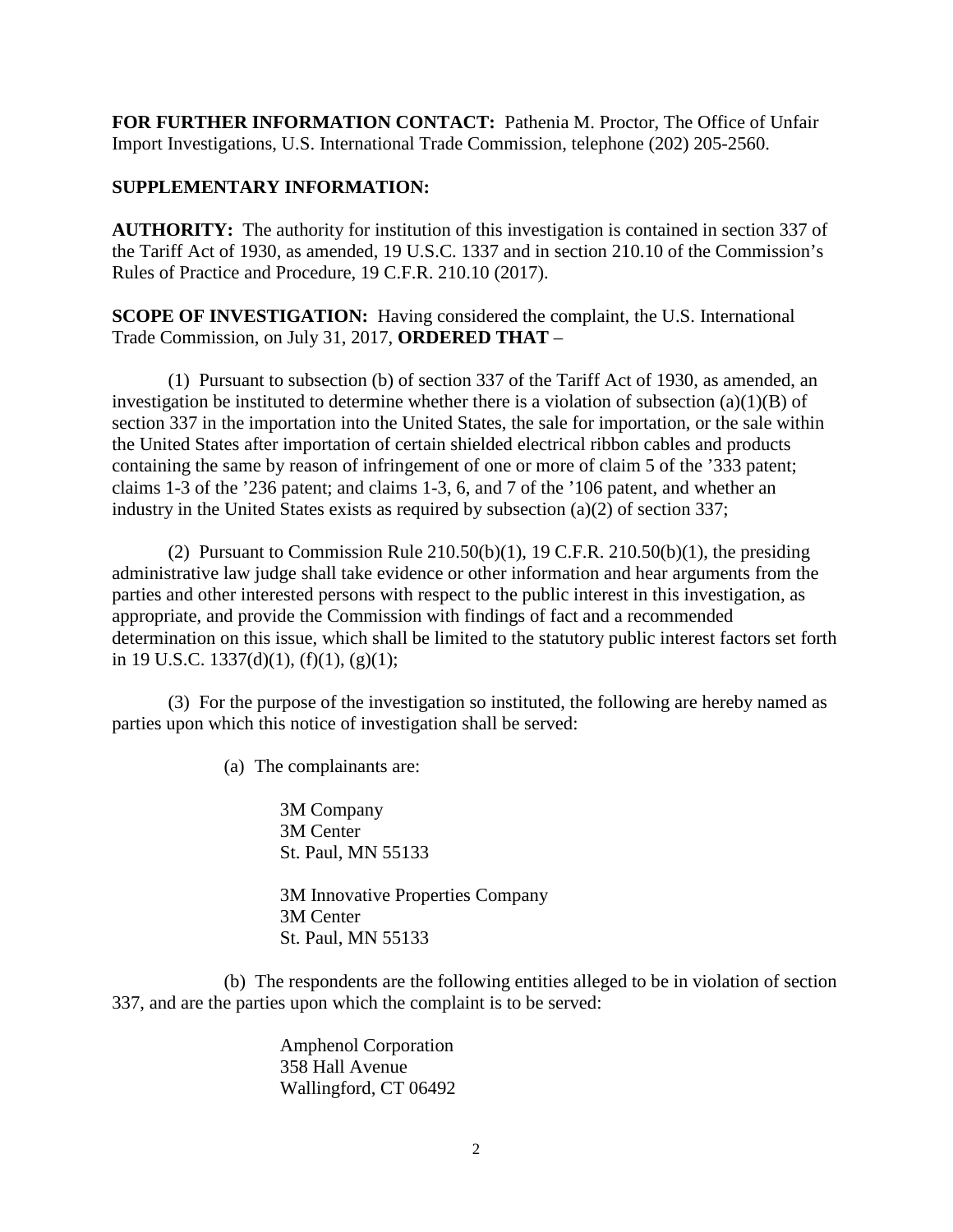Amphenol Interconnect Products Corporation 20 Valley Street Endicott, NY 13760

Amphenol Cables on Demand Corporation 20 Valley Street Endicott, NY 13760

Amphenol Assemble Technology (Xiamen) Co., Ltd. No. 39-B Qian Pu Industrial Park Xiamen, Fujian 361009 China

Amphenol (Xiamen) High Speed Cable Co., Ltd. 2nd-4th Floor, No. 176 Xinfeng Road Xiamen Torch Hi-Tech Zone Xiamen, Fujian 361009 China

Amphenol East Asia Limited (Taiwan) 5th Floor, No. 361, Fusing 1st Road Gueishan Township Taoyuan County 333 Taiwan

(c) The Office of Unfair Import Investigations, U.S. International Trade Commission, 500 E Street, S.W., Suite 401, Washington, D.C. 20436; and

(4) For the investigation so instituted, the Chief Administrative Law Judge, U.S. International Trade Commission, shall designate the presiding Administrative Law Judge.

Responses to the complaint and the notice of investigation must be submitted by the named respondents in accordance with section 210.13 of the Commission's Rules of Practice and Procedure, 19 C.F.R. 210.13. Pursuant to 19 C.F.R. 201.16(e) and 210.13(a), such responses will be considered by the Commission if received not later than 20 days after the date of service by the Commission of the complaint and the notice of investigation. Extensions of time for submitting responses to the complaint and the notice of investigation will not be granted unless good cause therefor is shown.

Failure of a respondent to file a timely response to each allegation in the complaint and in this notice may be deemed to constitute a waiver of the right to appear and contest the allegations of the complaint and this notice, and to authorize the administrative law judge and the Commission, without further notice to the respondent, to find the facts to be as alleged in the complaint and this notice and to enter an initial determination and a final determination